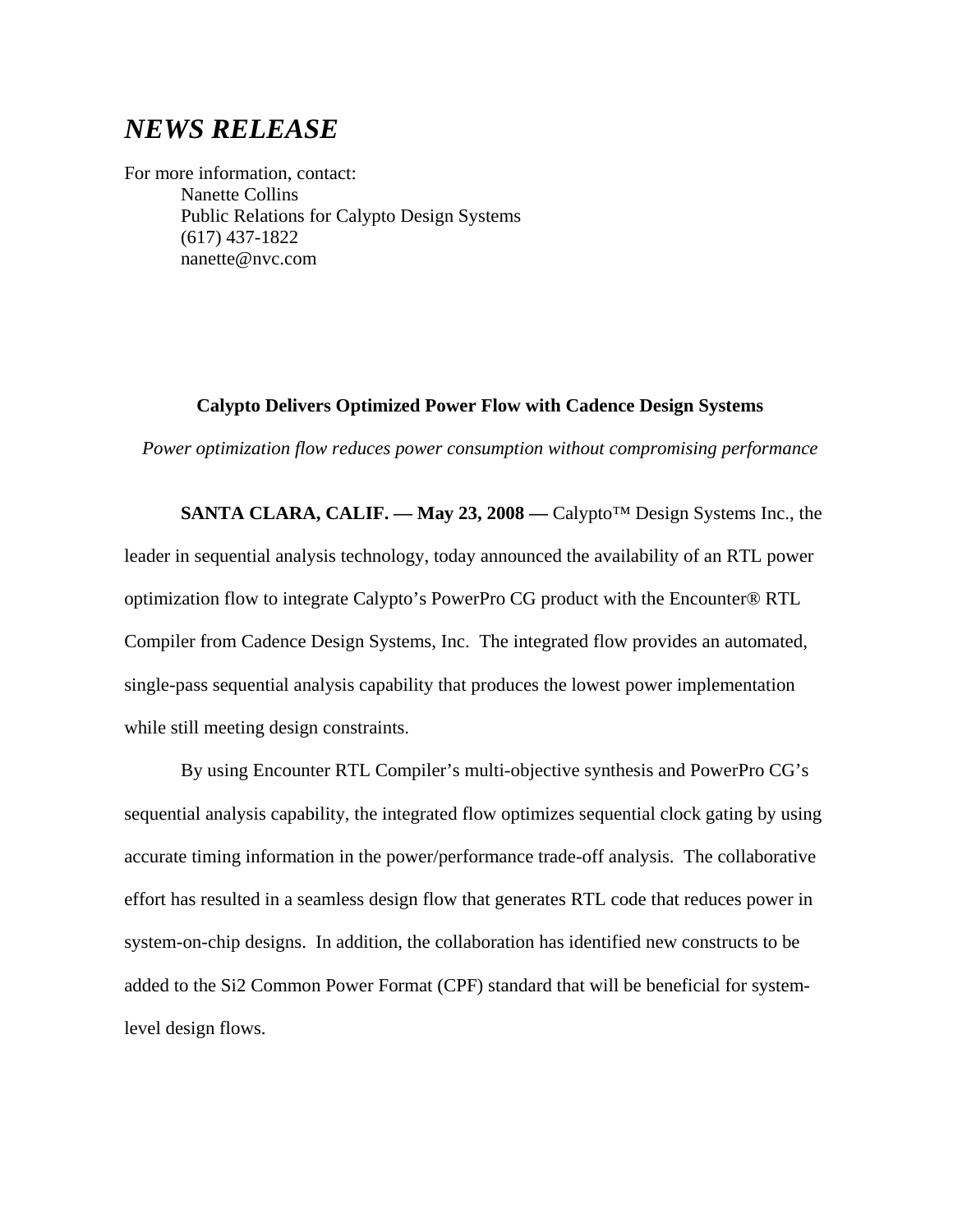"The integration of PowerPro CG with Encounter RTL Compiler provides our mutual customers with automated sequential RTL clock gating within their existing synthesis environments," adds Nimish Modi, corporate vice president of Front-End Design R&D at Cadence. "This provides customers with additional power optimization while not impacting the performance of their designs."

Calypto's PowerPro CG which is based on patented Sequential Analysis Technology reduces power by up to 60%. PowerPro CG evaluates circuit behavior across multiple clock cycles to identify and insert sequential clock gating enable logic into RTL designs while maintaining all user defined pragmas and comments. PowerPro CG consistently produces better results in significantly less time than manual clock gating.

The Cadence Encounter® RTL Compiler, a key technology in the Cadence® Encounter digital IC design platform and a component of the Cadence Logic Design Team Solution, delivers production-proven global synthesis for faster, smaller, and low-power chips in less time. With its unique set of patented global-focus algorithms, combined with physically-aware optimization and analysis, Encounter RTL Compiler cuts design time while ensuring the highest quality of silicon.

"We are delighted to work with Cadence and the Power Forward Initiative to deliver this industry leading RTL power optimization flow," remarks Tom Sandoval, Calypto's chief executive officer (CEO). "We will continue to work with the Power Forward Initiative to define new ways to improve low-power design flows that produce the lowest power SoC's possible."

CPF, a Si2 standard format, is used for specifying power-saving techniques early in the design process, enabling sharing and reuse of low-power intelligence throughout the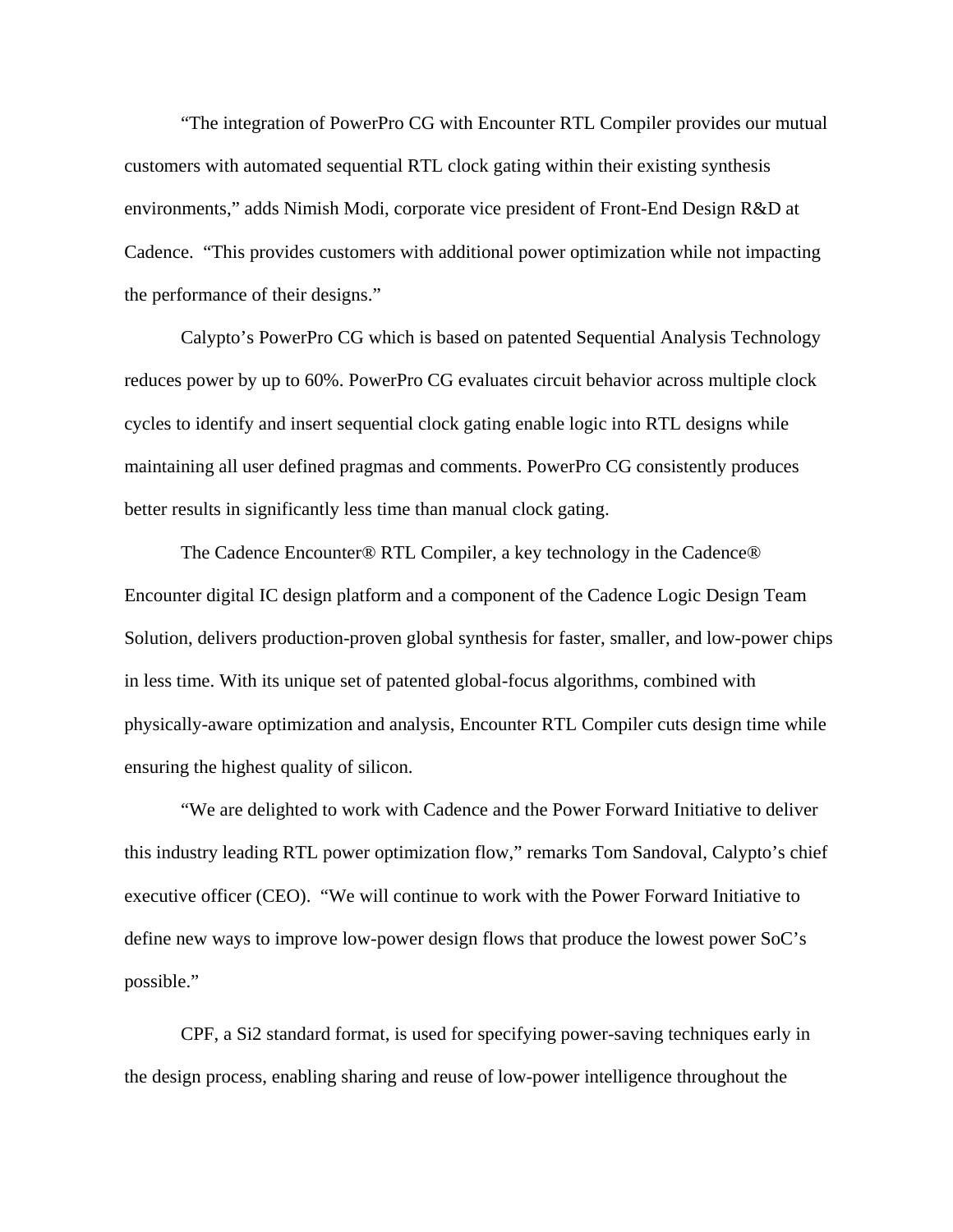design flow. The Cadence Low-Power Solution is the industry's first complete flow that integrates logic design, verification, and implementation with the Common Power Format.

#### **About Power Forward Initiative**

The Power Forward Initiative, which has more than 25 member companies, is an industry initiative sponsored by Cadence and has the goal of enabling the design and production of more power-efficient electronic devices. The initiative includes companies representing a broad cross section of the design chain including system, semiconductor, foundry, IP, EDA, ASIC and design services companies. CPF was contributed by Cadence to the Si2 Low-Power Coalition in December 2006 and CPF 1.0 is now available as an Si2 standard to the industry at large. The Initiative has also published *A Practical Guide to Low-Power Design — User experience with CPF* which is aimed at educating the broad design marketplace in utilizing advanced low-power design techniques. The Guide is available free of charge at [www.powerforward.org.](http://www.powerforward.org/)

#### **About Calypto**

Founded in 2002, Calypto Design Systems, Inc. empowers designers to create highquality, low-power electronic systems by providing best-in-class power optimization and functional verification software, based on its patented sequential analysis technology. Calypto, whose customers include Fortune 500 companies worldwide**,** is a member of the Cadence Connections program, the IEEE-SA, Synopsys SystemVerilog Catalyst Program, the Mentor Graphics OpenDoor program and the Power Forward Initiative. Calypto has offices in Europe, India, Japan and North America. Corporate Headquarters is located at: 2933